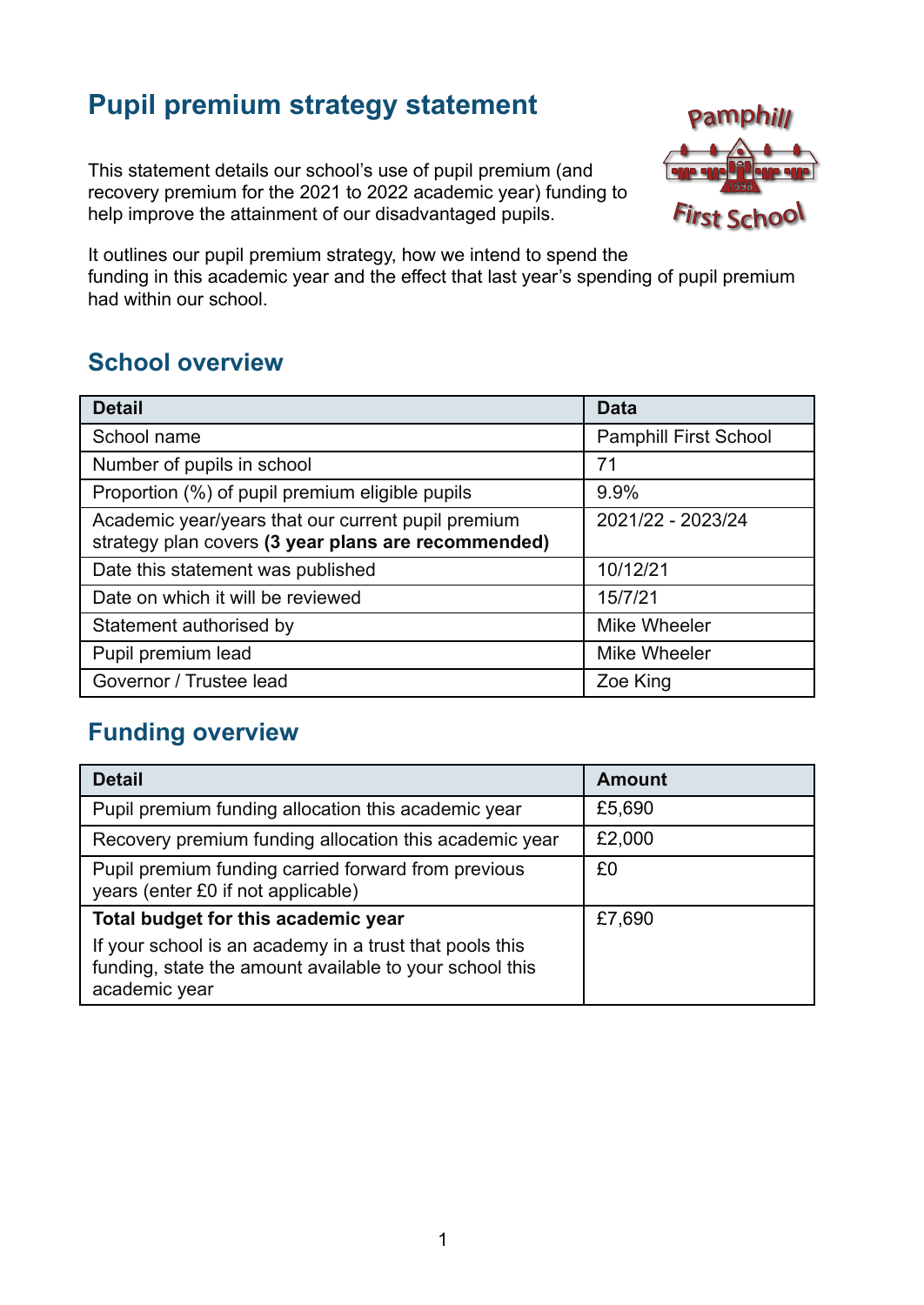# **Part A: Pupil premium strategy plan**

### **Statement of intent**

#### **Learning needs**

Our intention is that all pupils make good progress across all subject areas irrespective of the challenges they may face. The focus of our pupil premium strategy is to support disadvantaged pupils to achieve that goal, including those who are high attainers. Quality First Teach will be at the heart of this approach with a focus on those areas where our disadvantaged pupils need most support. This approach will not only support our most disadvantaged pupils but will also support sustained and improved progress and attainment for all pupils in school.

#### **Teaching**

Our teachers invest time in knowing the children well, developing strong relationships with them and understanding their challenges. The teachers will be mindful of these challenges each lesson, each day. We have categorised the challenges into the following:-

- Learning needs including setting appropriate challenges, having high expectations and intervening early when a need is identified.
- Attendance, including persistent absence
- Information on well being, mental health and safeguarding
- Access to technology and curricula materials

The staff are involved in continuous professional development to enhance the quality of their teaching and these will include:

- Principles of Instruction with a particular focus on Questioning and Feedback
- High quality, timely interventions
- Heartsmart with a particular focus on developing resilience and self esteem

We prioritise the teaching of reading. National Tutoring funding has been put in place to support phonic catch up sessions. Funding will also be prioritised for a new phonic scheme to compliment the current Letters and Sounds used during the school day.

#### **Absence and persistent absence**

Good attendance is crucial to improved outcomes. Some pupils in receipt of pupil premium have a history of poor attendance and lateness. It is essential that our pupils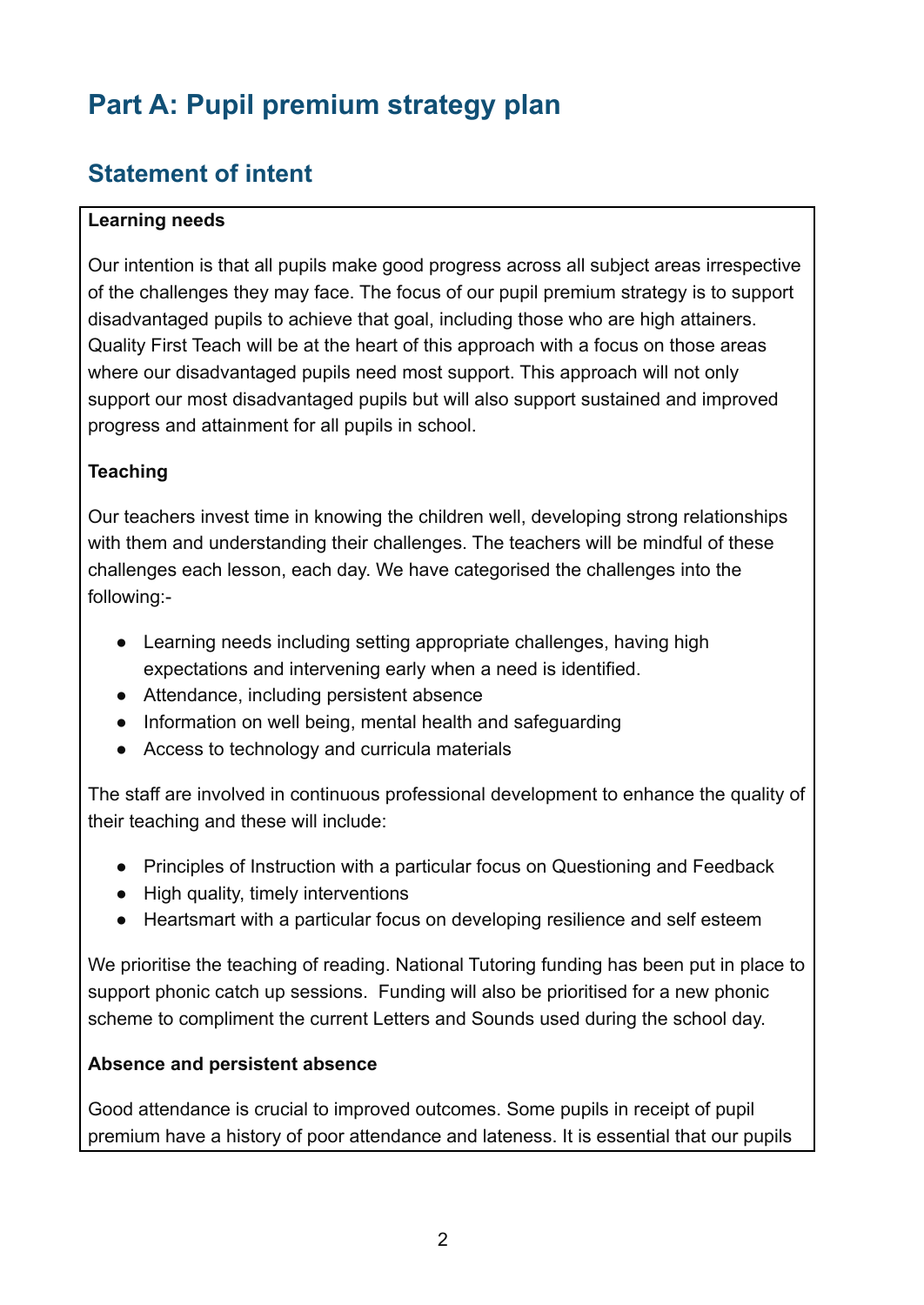in receipt of pupil premium have good attendance and attend school on time in order for them to make good progress.

#### **Information on well being, mental health and safeguarding**

We prioritise our pupils' readiness to learn. We make sure that our pupils feel happy to come to school and are confident to engage in learning and full school life. Therapy dog sessions; emotions coaching; social thinking interventions; and support and wellbeing sessions add to our provision within the classroom. Heartsmart and the school's vision and values are embedded into all aspects of school life.

#### **Access to technology and curricula materials**

We are striving to begin offering before school care to add to the after school provision that Pupil Premium Children have free access to. During these sessions they are supported to complete their homework and have the opportunity to read to a member of staff and listen to stories.

Pupil Premium pupils have access to chrome books to access remote learning and homework.

## **Challenges**

This details the key challenges to achievement that we have identified among our disadvantaged pupils.

| <b>Challenge</b><br>number | <b>Detail of challenge</b>                                                                                                                                                                                                                                                                                                                                                                                                         |
|----------------------------|------------------------------------------------------------------------------------------------------------------------------------------------------------------------------------------------------------------------------------------------------------------------------------------------------------------------------------------------------------------------------------------------------------------------------------|
|                            | Assessments and observations and statutory tests suggest a significant<br>number of our disadvantaged pupils generally have greater difficulties with<br>phonics than their peers. This negatively impacts their development as<br>readers.                                                                                                                                                                                        |
| 2                          | Some limited oral language and lack of access to a language rich<br>environment leads to poor reading, comprehension, vocabulary and writing<br>skills.                                                                                                                                                                                                                                                                            |
| 3                          | Our assessments and observations indicate that the wellbeing of many of<br>our disadvantaged pupils have been impacted by partial school closures to a<br>greater extent than for other pupils. These findings are supported by national<br>studies. This has resulted in significant knowledge gaps leading to pupils<br>falling further behind age-related expectations. This has also impacted on<br>some children's behaviour. |
| 4                          | Some children have poor attendance and lateness. Our assessments and<br>observations indicate that absenteeism is negatively impacting some of our<br>disadvantaged pupils' progress.                                                                                                                                                                                                                                              |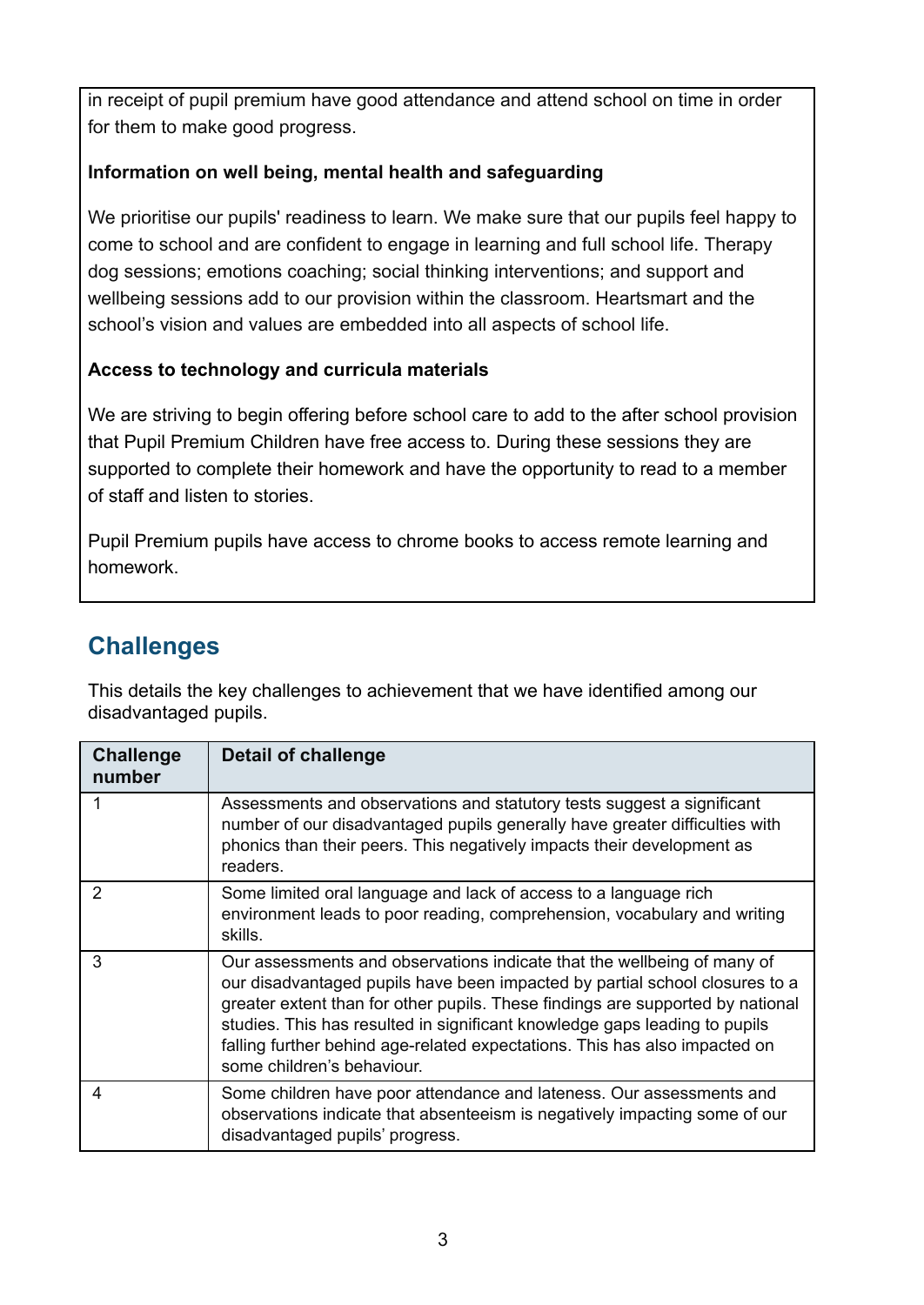| 5 | Some families lack the financial capacity to enable their child/ren to access<br>basic school equipment and/or curricular enrichment / extra-curricular<br>opportunities.                                                              |
|---|----------------------------------------------------------------------------------------------------------------------------------------------------------------------------------------------------------------------------------------|
| 6 | Children in care have experienced early childhood trauma, the impact of<br>which on their learning is still uncertain due to their age and stage of<br>development.                                                                    |
|   | Assessments and observations and statutory tests suggest that some of our<br>younger disadvantaged pupils have fallen behind in Maths, and have been<br>impacted by partial school closures to a greater extent than for other pupils. |

### **Intended outcomes**

This explains the outcomes we are aiming for **by the end of our current strategy plan**, and how we will measure whether they have been achieved.

| <b>Intended outcome</b>                                                              | <b>Success criteria</b>                                                                                                                                                                                                                                                                                                                                                                                                     |
|--------------------------------------------------------------------------------------|-----------------------------------------------------------------------------------------------------------------------------------------------------------------------------------------------------------------------------------------------------------------------------------------------------------------------------------------------------------------------------------------------------------------------------|
| Improved reading attainment among<br>disadvantaged pupils.                           | Children will pass the Year 1 Phonic screen.<br>Pupils will make greater than chronological<br>progress in Star Reader or Salford.                                                                                                                                                                                                                                                                                          |
| Improved oral language skills and vocabulary<br>among disadvantaged pupils.          | Foundation Stage Profile assessment will<br>indicate improved oral language skills<br>among disadvantaged pupils. Engagement<br>in lessons, book scrutiny and ongoing<br>formative assessment will also indicate<br>improvement in oral language skills.                                                                                                                                                                    |
| Improved Maths attainment                                                            | Children will make good progress in Maths<br>and achieve at or above Age Related<br>Expectations.                                                                                                                                                                                                                                                                                                                           |
| Children develop socially and emotionally and<br>are supported to learn effectively. | Children are happy and feel safe in school -<br>questionnaire.<br>Sustained high levels of wellbeing as<br>indicated by:<br>Qualitative data from student voice,<br>student and parent surveys and<br>teacher observations<br>Increased engagement in lessons.<br>An increase in participation in<br>enrichment activities, particularly<br>among disadvantaged pupils.<br>Pupils are able to self-regulate<br>successfully |
| Children attend at least in line with school<br>average attendance                   | Strong attendance and improving<br>attendance from children. Above PP for<br>other schools and close to school overall<br>average                                                                                                                                                                                                                                                                                           |
| All children are able to have access to<br>extracurricular activities.               | Families with financial challenges take up<br>the option for financial support for children<br>to attend after school clubs.                                                                                                                                                                                                                                                                                                |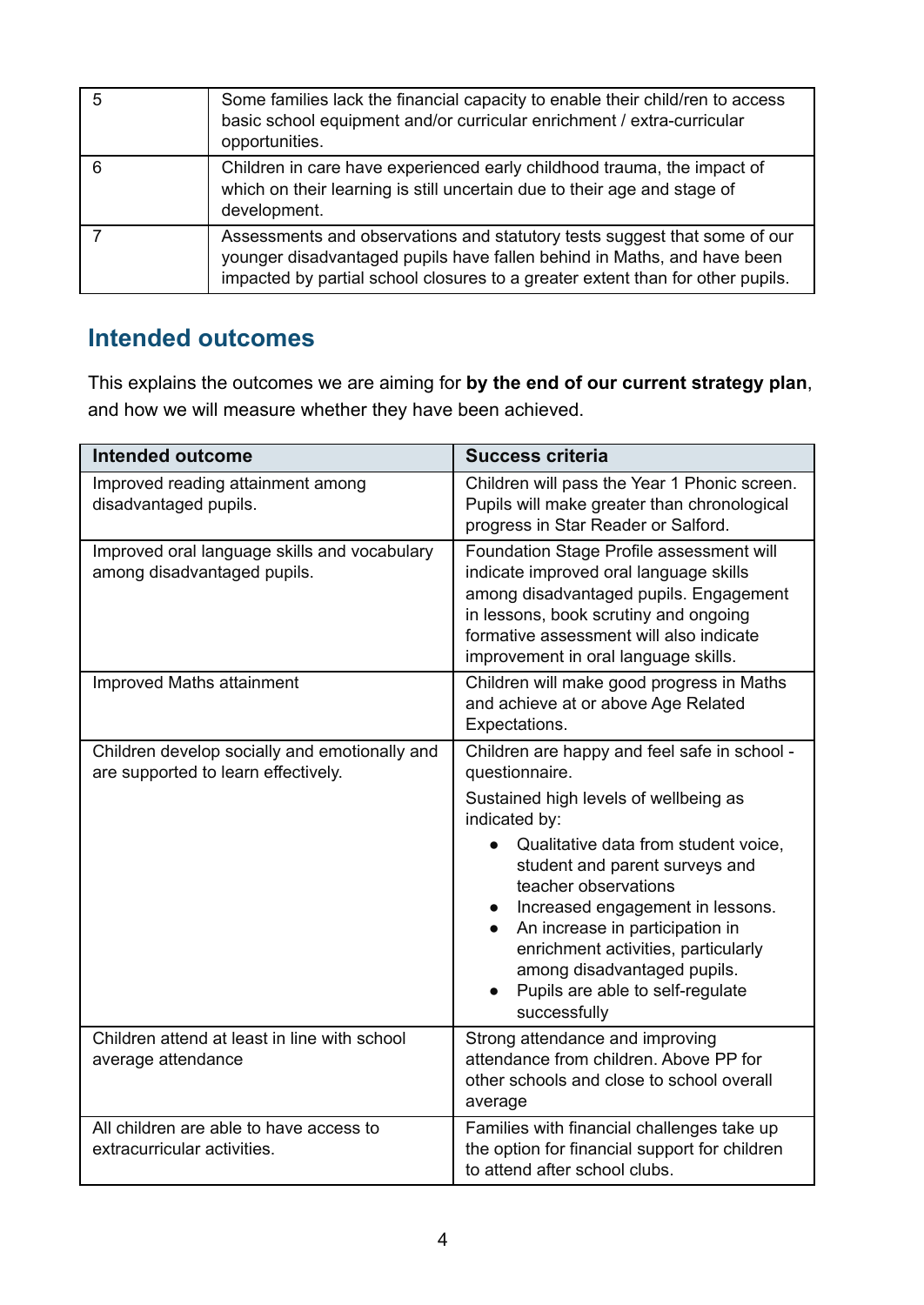## **Activity in this academic year**

This details how we intend to spend our pupil premium (and recovery premium funding) **this academic year** to address the challenges listed above.

#### **Teaching (for example, CPD, recruitment and retention)**

Budgeted cost: £2000

| <b>Activity</b>                                                                                                                                                                                                                                                                                                           | <b>Evidence that supports this</b><br>approach                                                                                                                                                                                                                                                                                           | <b>Challenge</b><br>number(s)<br>addressed |
|---------------------------------------------------------------------------------------------------------------------------------------------------------------------------------------------------------------------------------------------------------------------------------------------------------------------------|------------------------------------------------------------------------------------------------------------------------------------------------------------------------------------------------------------------------------------------------------------------------------------------------------------------------------------------|--------------------------------------------|
| Purchase of a DfE<br>validated Systematic<br><b>Synthetic Phonics</b><br>programme to secure<br>stronger phonics<br>teaching for all pupils.                                                                                                                                                                              | Phonics approaches have a strong<br>evidence base that indicates a positive<br>impact on the accuracy of word reading<br>(though not necessarily<br>comprehension), particularly for<br>disadvantaged pupils:<br><b>Phonics   Toolkit Strand   Education</b><br><b>Endowment Foundation I EEF</b>                                        | 1                                          |
| Pre-teach and<br>scaffolding training for<br>teachers and teaching<br>assistants.                                                                                                                                                                                                                                         | Five evidence-based strategies to<br>support high-quality teaching                                                                                                                                                                                                                                                                       | 1/2                                        |
| Embedding dialogic<br>activities across the<br>school curriculum.<br>These can support<br>pupils to articulate key<br>ideas, consolidate<br>understanding and<br>extend vocabulary.                                                                                                                                       | There is a strong evidence base that<br>suggests oral language interventions,<br>including dialogic activities such as<br>high-quality classroom discussion, are<br>inexpensive to implement with high<br>impacts on reading:<br>Oral language interventions   Toolkit<br><b>Strand   Education Endowment</b><br><b>Foundation   EEE</b> | $\overline{2}$                             |
| Further development of<br>our mixed age maths<br>teaching and curriculum<br>planning in line with DfE<br>and EEF guidance. We<br>will fund teacher<br>release time to embed<br>key elements in school<br>and to access Jurassic<br>Maths Hub resources<br>and CPD (including<br><b>Teaching for Mastery</b><br>training). | The DfE non-statutory guidance has<br>been produced in conjunction with the<br>NCETM, drawing on evidence-based<br>approaches:<br>Maths guidance KS 1 and 2.pdf<br>(publishing.service.gov.uk)<br>The EEF guidance is based on a range<br>of the best available evidence:<br><b>Improving Mathematics in Key Stages 2</b><br>and $3$     | $\overline{7}$                             |
| <b>CPD - Quality First</b><br>Teaching - teaching<br><b>WALKTHRUS</b>                                                                                                                                                                                                                                                     | <b>EEF-Maximising Learning</b><br><b>EEf - High Quality Teaching</b>                                                                                                                                                                                                                                                                     | 1/2                                        |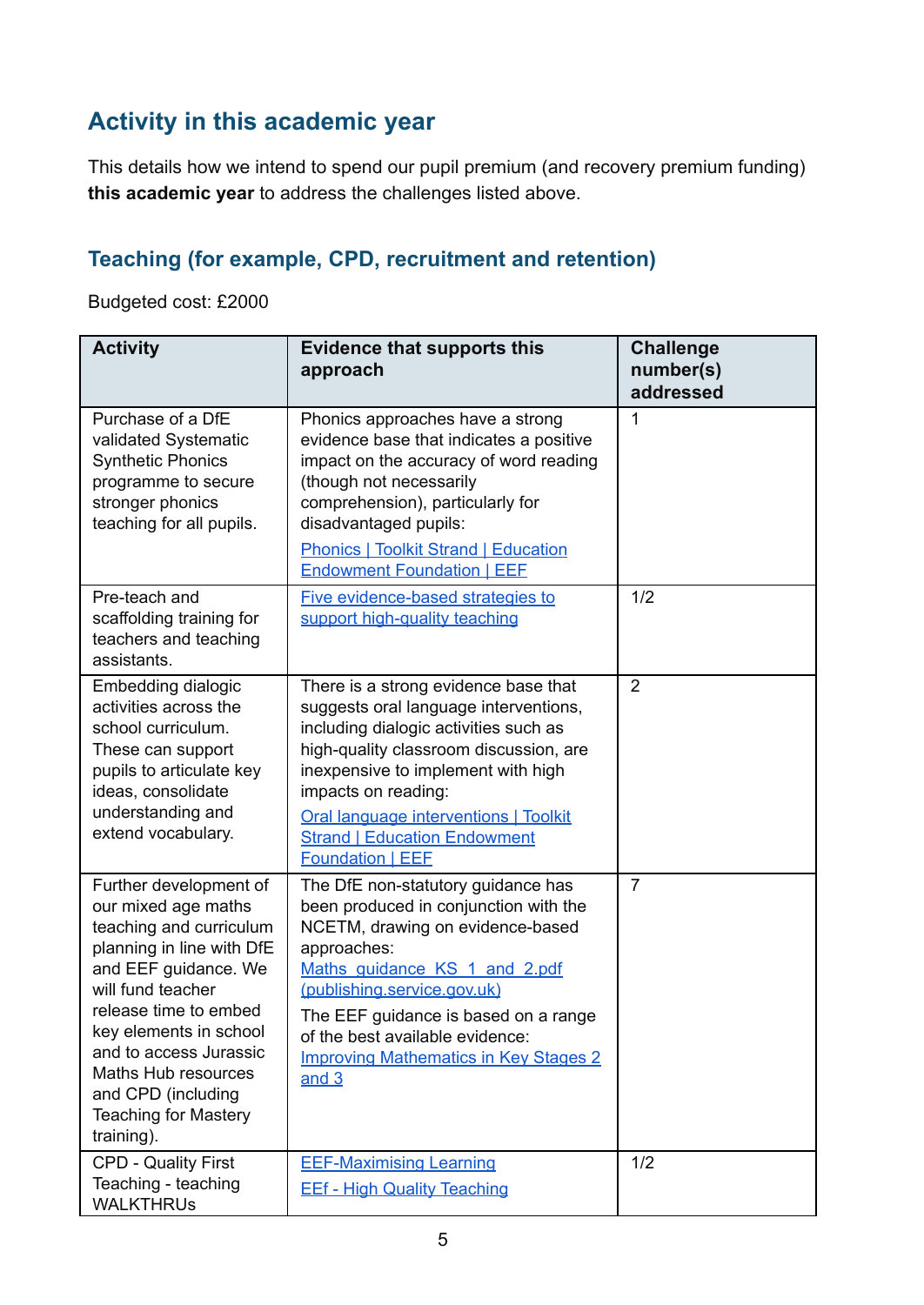### **Targeted academic support (for example, tutoring, one-to-one support structured interventions)**

Budgeted cost: £4690

| <b>Activity</b>                                                                                                                                                                   | <b>Evidence that supports this</b><br>approach                                                                                                                                                                                                                                                                                                                                                                                                                                                                                                         | <b>Challenge</b><br>number(s)<br>addressed |
|-----------------------------------------------------------------------------------------------------------------------------------------------------------------------------------|--------------------------------------------------------------------------------------------------------------------------------------------------------------------------------------------------------------------------------------------------------------------------------------------------------------------------------------------------------------------------------------------------------------------------------------------------------------------------------------------------------------------------------------------------------|--------------------------------------------|
| One to one and small<br>group tuition led by<br>qualified teacher<br>1:1 year 1 and year 2<br>phonics tuition<br>Year 2 Small Group (2<br>pupils) Phonics and<br>Spelling tuition | Tuition targeted at specific needs and<br>knowledge gaps can be an effective<br>method to support low attaining pupils<br>or those falling behind, both one-to-one:<br>One to one tuition   EEF<br>(educationendowmentfoundation.org<br><u>.uk)</u><br>And in small groups:<br><b>Small group tuition   Toolkit Strand  </b><br><b>Education Endowment Foundation  </b><br><b>EEF</b>                                                                                                                                                                  | 1/2                                        |
| Additional phonics<br>sessions targeted at<br>disadvantaged pupils<br>who require further<br>phonics support.                                                                     | Phonics approaches have a strong<br>evidence base indicating a positive<br>impact on pupils. Targeted phonics<br>interventions have been shown to be<br>more effective when delivered as<br>regular sessions over a period up to 12<br>weeks:<br><b>Phonics   Toolkit Strand   Education</b><br><b>Endowment Foundation   EEF</b>                                                                                                                                                                                                                      | 1                                          |
| Spelling and Reading<br>Support: Nessy                                                                                                                                            | EEF Toolkit recommended as very high<br>impact                                                                                                                                                                                                                                                                                                                                                                                                                                                                                                         | $\overline{2}$                             |
| Precision Teach 1:1 for<br>reading, spelling and<br>maths towards<br>automaticity                                                                                                 | Griffin and Murtagh (2015): Precision<br>Teaching improved sight vocabulary,<br>reading accuracy, fluency and<br>comprehension in primary school pupils<br>compared to a control group. Lambe,<br>Murphy and Kelly (2015): Precision<br>Teaching improved the reading fluency<br>of primary aged pupils. Chiesa &<br>Robertson (2000): Precision Teaching<br>improved the maths skills of primary<br>aged children above their peers.<br>Roberts & Norwich (2010): Precision<br>Teaching improved the word reading<br>skills of secondary aged pupils. | $\overline{2}$                             |
| Therapy Dog sessions<br>and Nurture Groups                                                                                                                                        | EEF Toolkit recommended social and<br>emotional learning as high impact (+4)                                                                                                                                                                                                                                                                                                                                                                                                                                                                           | 3, 6                                       |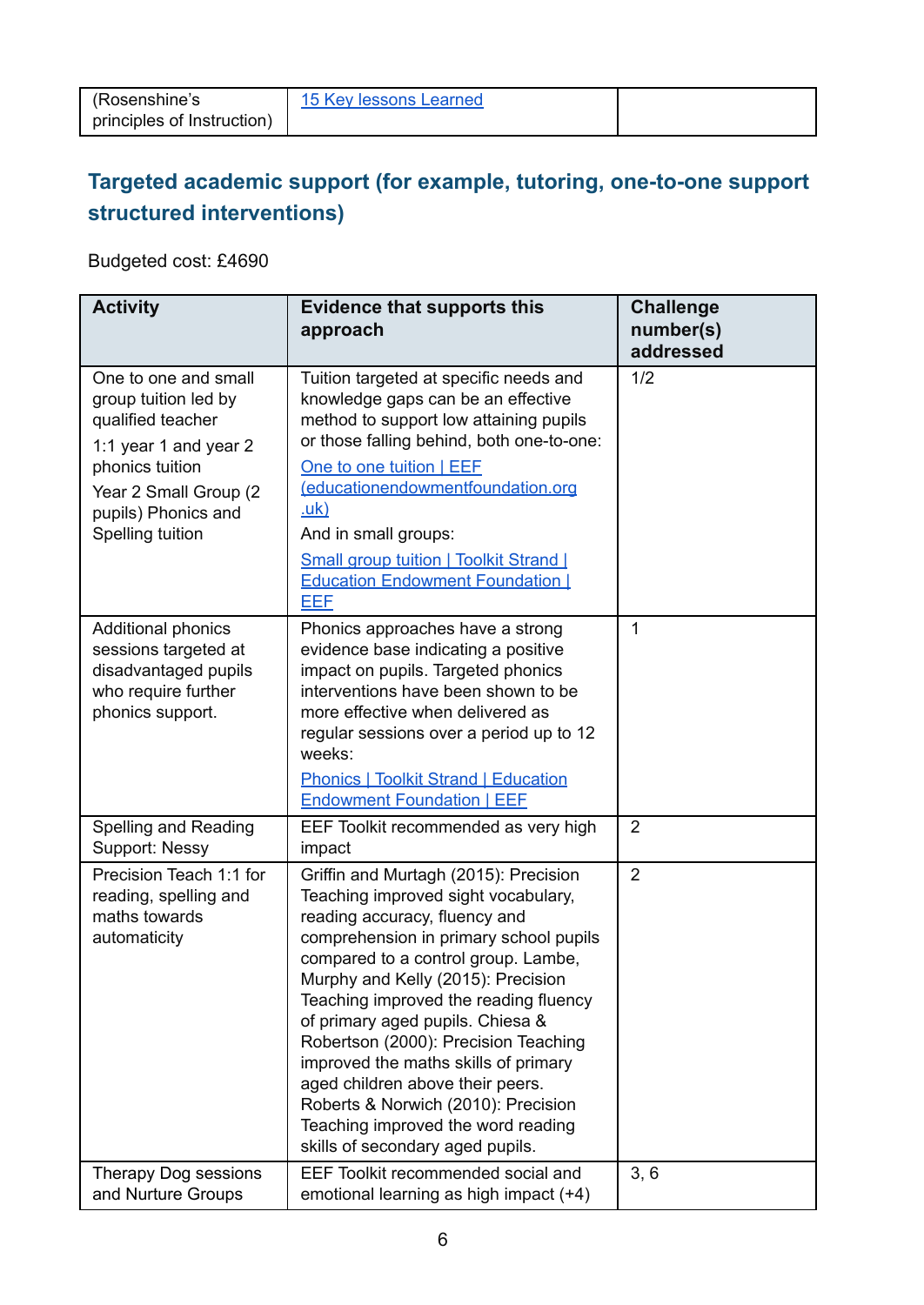| <b>Engagement with Early</b> | 3, 6 |
|------------------------------|------|
| Help, TAF and TAS            |      |
| meetings                     |      |

## **Wider strategies (for example, related to attendance, behaviour, wellbeing)**

Budgeted cost: £1000

| <b>Activity</b>                                                                                                                                                                                                                                                                                                                     | <b>Evidence that supports this</b><br>approach                                                                                                                                                                        | <b>Challenge</b><br>number(s)<br>addressed |
|-------------------------------------------------------------------------------------------------------------------------------------------------------------------------------------------------------------------------------------------------------------------------------------------------------------------------------------|-----------------------------------------------------------------------------------------------------------------------------------------------------------------------------------------------------------------------|--------------------------------------------|
| To improve attendance:<br>Creation of a funded<br>breakfast club for some<br>identified families to<br>provide a settled start to<br>the day with good<br>nutrition and ensuring<br>children arrive in school<br>on time and ready to<br>learn at the start of the<br>day. (Subject to<br>preschool becoming<br>part of the school) | EEF - No child has to learn when<br>hungry. EEF School Breakfast Clubs                                                                                                                                                | 1, 2, 3, 4                                 |
| Maximising<br>engagement and<br>participation Support to<br>access equipment,<br>uniform, educational<br>enrichment<br>opportunities as<br>required for eligible<br>individuals / families.<br>Work with targeted<br>families to increase<br>parental engagement<br>with pupils' academic<br>progress.                              | EEF - average impact of the Parental<br>engagement approaches is about an<br>additional four months' progress over<br>the course of a year. There are also<br>higher impacts for pupils with low prior<br>attainment. | 5                                          |
| Uniform support /<br>residential trip support /<br>trip remittance/ free<br>clubs                                                                                                                                                                                                                                                   | <b>EEF Participation in Physical Activity</b><br><b>EEF participation in Arts Activities</b>                                                                                                                          | 3, 5                                       |

### **Total budgeted cost: £7960**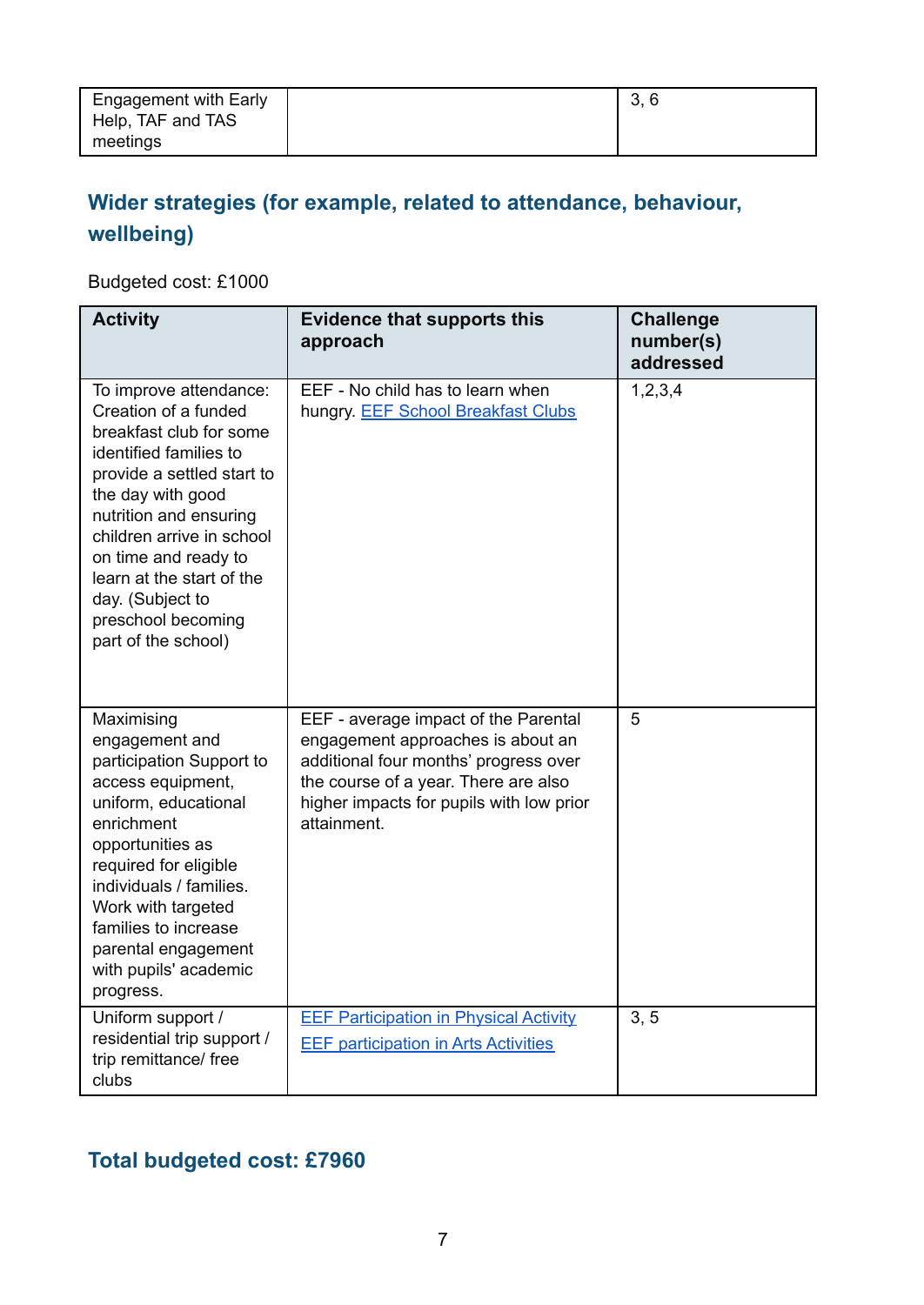Part B: Review of outcomes in the previous academic year

### **Pupil premium strategy outcomes**

This details the impact that our pupil premium activity had on pupils in the 2020 to 2021 academic year.

Due to COVID-19, performance measures have not been published for 2020 to 2021. We collected the following data to understand the progress of our children and highlight their needs accurately:-

- Test base end of year assessments for Y3&Y4.
- Foundation Stage Profile
- SATs question papers for Y2.
- Mock phonic screen scores
- Star reader and Salford reading ages

As evidenced in schools across the country, school closure was most detrimental to our disadvantaged pupils, and they were not able to benefit from our planned pupil premium funded improvements to teaching and targeted interventions. We continued to provide a high quality curriculum to all children whether learning remotely or those learning in school during periods of partial closure, which was aided by use of online resources such as those provided by Oak National Academy and our investment in Bug Club online and Sumdog. Chrome books were provided to those children who did not have access to remote learning from home. However, many of our intended outcomes relied on Quality First Teach. The lockdown from January to March challenged this. We operated remotely and children in school were not always taught by their class teacher. Weekly calls to pupil premium pupils and some live remote interaction daily supported those pupil premium children whose parents and carers had elected to keep their children at home.

On re entry to school in March 2021, our immediate focus on this group to understand where their learning was and appropriate support. Carpenters 5 pillars were implemented: Relationships /Community / Transparent curriculum / Metacognition / Space. Transition meetings also had a high focus on PP children.

Our assessments and observations indicated that pupil behaviour, wellbeing and mental health were significantly impacted last year, primarily due to COVID-19-related issues. The impact was particularly acute for disadvantaged pupils. We used pupil premium funding to provide wellbeing support for all pupils, and targeted interventions where required. We are continuing to build on that approach this year.